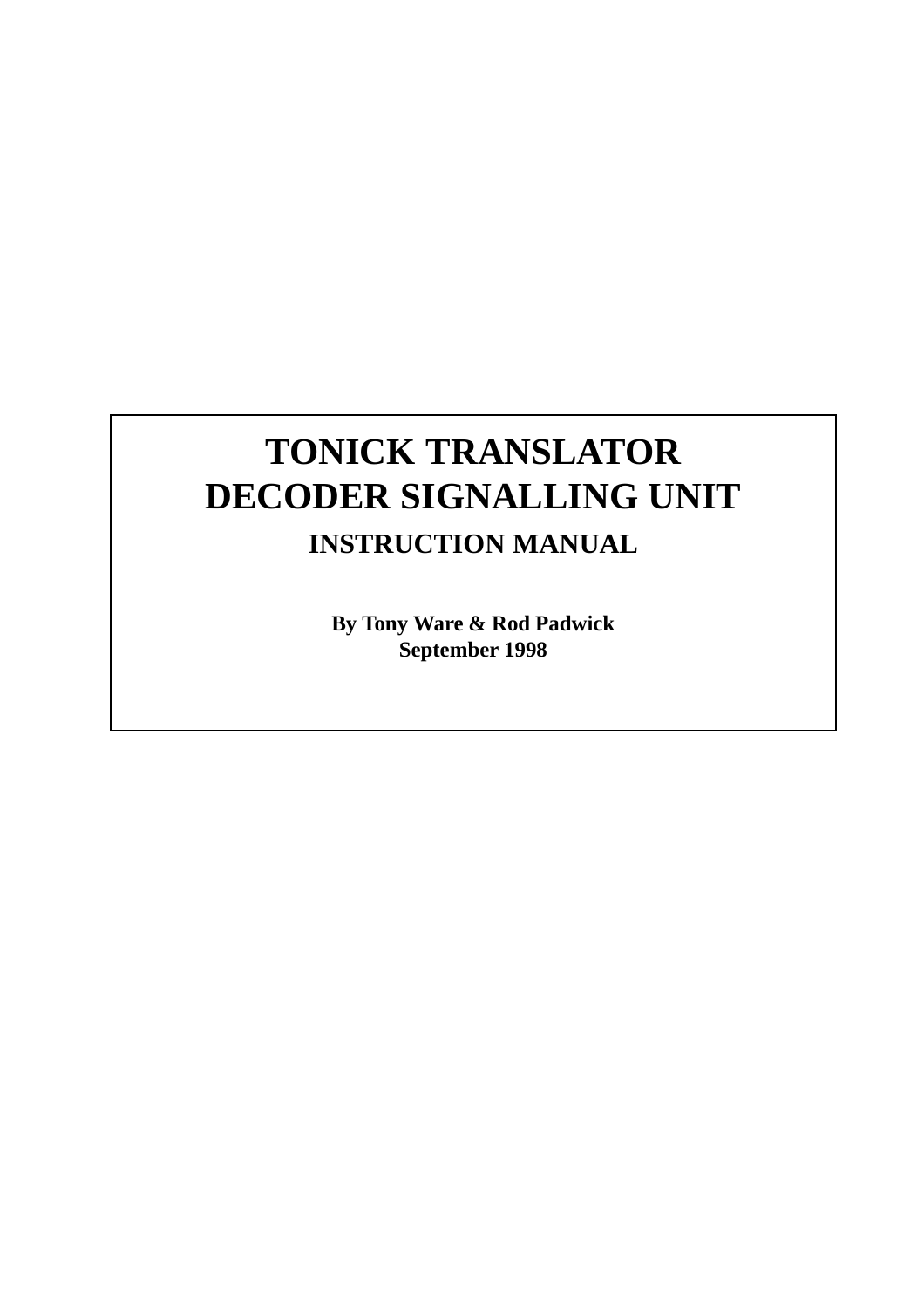### **THE TONICK TRANSLATOR DECODER SIGNALLING UNIT INSTRUCTION MANUAL**

The Tonick Translator is a new concept in decoder signalling. By altering plug-in jumper links and selecting a decoder type from a menu, different types can be controlled.

The Translator has an RS485 serial communications link. This supports a 'multi-drop' protocol where up to 32 Translators can share the same communications cable. This allows a Master Controller to send non-decoder-specific on and off commands. These can then be 'translated' into the particular protocol for the type of decoder fitted. Some examples of Master Controllers are the Tonick RainMaker RM-1 and the Logic Aquarius PC control system.

To provide resistance in the event of a nearby lightning strike, the Translator has two levels of security. The first is a Lightning Protection Unit connected in series with the field cable to the decoders. The second is an optically isolated RS458 communications link. The former provides a shunt to a number of earth stakes and also a series current limiter to reduce surges entering the Translator. The second provides voltage isolation of the Translator from the Master Controller and from other Translators on the same signal cable.

Each Translator has its own keyboard and backlit LCD display. This allows configuration changes, electrical monitoring of the field cable and station diagnostic tests.

The modular contruction of the Translator using plug-in boxes, allows fault-finding by substitution and easy expansion of the control system. Indeed, it is possible to run more than one decoder type from the same Master Controller which is useful when more than one course is being controlled.

#### **Important Note:**

**Automatic**. THIS IS THE NORMAL DISPLAY WHEN THE CONTROLLER IS RUNNING TRANSLA-TORS. The mA figure is the line current and the  $+$ - $\circ$  is the phase angle. The station numbers running (if any) are shown on the bottom line. *The control system will not run properly unless the word 'AUTO' is visible on all Translators connected in the system.* Press 'GoBack' to leave AUTO and enter the Main Menu. Press 'GoBack' to leave the Main Menu and re-enter AUTO.

> AUTO 1206mA -28o 1 23 32 14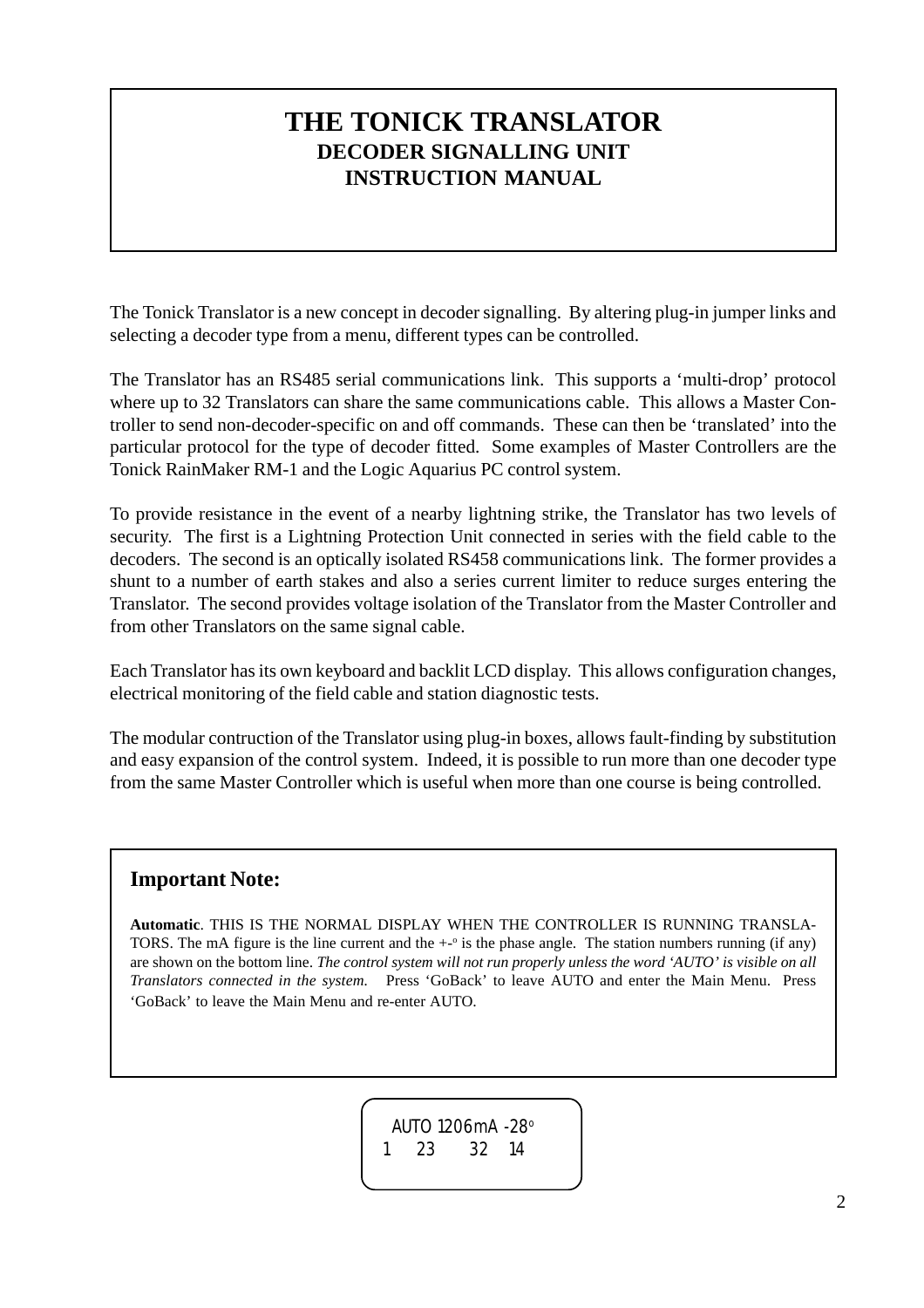# **THE TONICK TRANSLATOR KEYBOARD**



#### **The Tonick Translator must be in 'AUTO' to work with the RM-1 controller. This state is indicated by the word "AUTO" in the top left hand portion of the LCD.** Press 'GoBack' to leave this state and enter the Main Menu. 'GoBack' from the Main Menu re-enters 'AUTO'.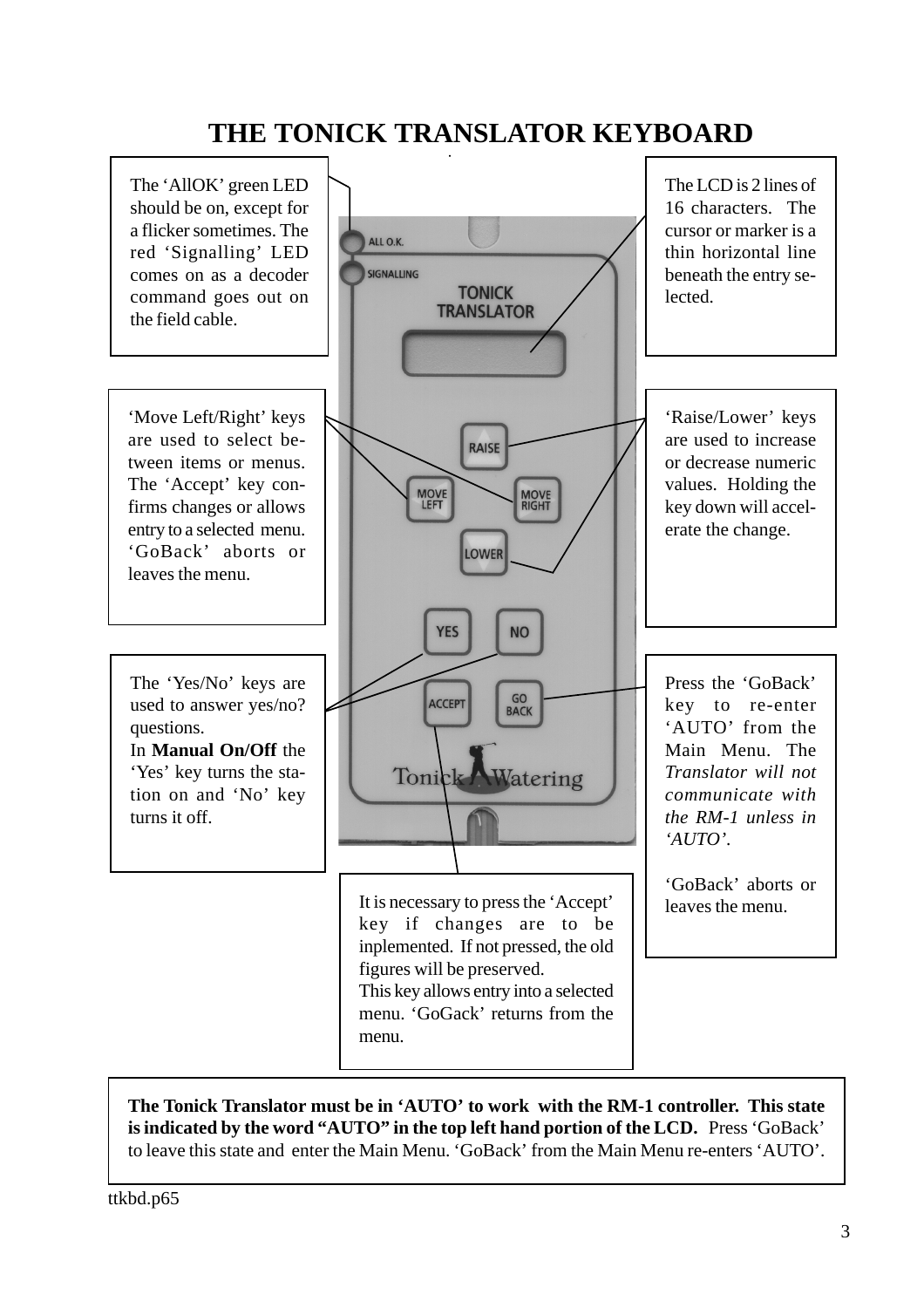#### **THE AUTOMATIC MODE AND MAIN MENU OPTIONS.**

In general, press 'Accept' to confirm a new value. Pressing 'GoBack' without 'Accept' will preserve the old.

| AUTO 1206mA -28°<br>23<br>32<br>1<br>14       | Automatic. THIS IS THE NORMAL DISPLAY WHEN THE<br>CONTROLLER IS RUNNING. The mA figure is the line<br>current and the $+-$ <sup>o</sup> is the phase angle. The station numbers<br>running are shown on the bottom line. Press 'GoBack' to enter                                                                    |
|-----------------------------------------------|---------------------------------------------------------------------------------------------------------------------------------------------------------------------------------------------------------------------------------------------------------------------------------------------------------------------|
| <- -> scrolls<br>Automatic=< GoBack>          | Main Menu. This is the initial screen when entering the main<br>menu by pressing 'GoBack' <--MoveLeft & MoveRight--> scroll<br>through these menu items. Pressing 'BoBack' will return to<br>AUTO which allows comms to work with the RM-1.                                                                         |
| <- -> scrolls<br>Manual On/Off                | Main Menu. When accepted, this function enables manual on<br>or off of up to 4 invidual stations on this cable. 'Accept' enters<br>this mode. When in, 'GoBack' returns to the main menu.                                                                                                                           |
| <- -> scrolls<br>Zone Test                    | Main Menu. When accepted, this function performs an on/off<br>test of every station on this cable. The sensitivity defines the<br>minimum change of current for successful switching. 'Accept'<br>enters this mode. When in, 'GoBack' returns to the main                                                           |
| $\leftarrow$ > scrolls<br><b>ViewFailures</b> | Main Menu. When accepted, this function allows viewing of<br>stations that failed during a zone test. This has no effect on<br>failure information stored in the RM-1 controller. 'Accept'<br>enters this mode. When in, 'GoBack' returns to the main                                                               |
| <- -> scrolls<br>Sensitivity                  | Main Menu. The sensitivity in mA defines the minimum change<br>of current which defines successful on/offs witching. 'Accept'<br>enters this mode. When in, 'Accept' stores the new figure,<br>'GoBack' returns to the main menu.                                                                                   |
| <- -> scrolls<br><b>View Addresses</b>        | Main Menu. When accepted, this function allows viewing of the<br>actual decoder address for each station. 'Accept' enters this<br>mode. When in, 'GoBack' returns to the main menu.                                                                                                                                 |
| <- -> scrolls<br><b>Select Cables</b>         | Main Menu. When accepted, this function sets the cable number<br>or numbers that this Translator responds to. 'Accept' enters<br>this mode. When in, 'Accept' stores the new cable number(s),<br>'GoBack' returns to the main menu.                                                                                 |
| <- -> scrolls<br>Decoder Type                 | Main Menu. When accepted, this function sets the decoder type<br>that will be signalled by this Translator. The jumpers must be<br>set correctly too. The Translator will not register the change<br>until it powers up again. When in, 'Accept' stores the new<br>decoder type, 'GoBack' returns to the main menu. |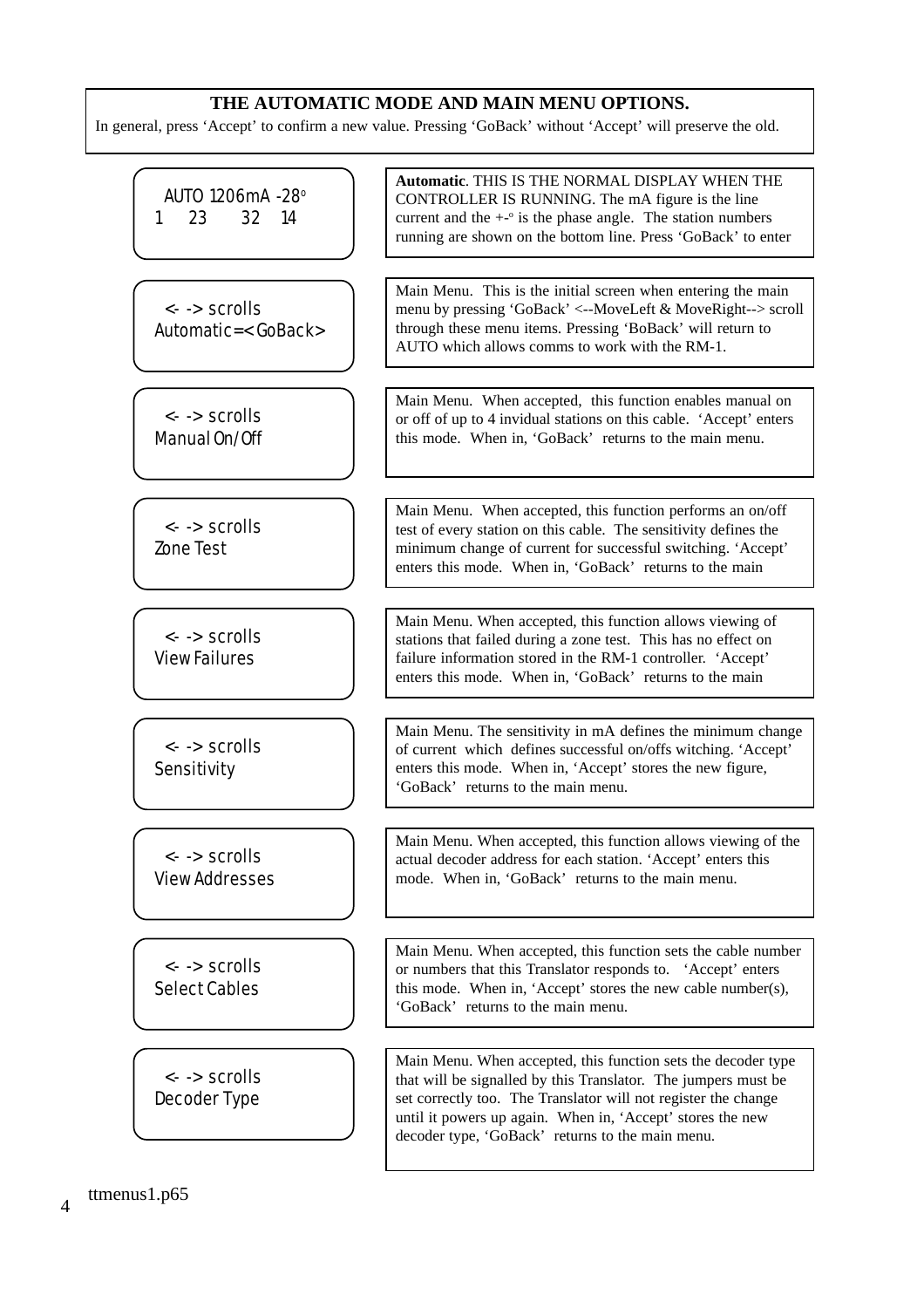#### **Manual On/Off of up to four stations.**

This function allows turning on or off up to four stations attached to the Translator. 'GoBack' returns to the main menu. From that menu, 'GoBack' returns to Automatic.



When the 'GoBack' key is pressed, the line is disconnected so all decoders will turn off. After entry into this mode, the line will not be connected until the first decoder is commanded on. Until the line is connected the current and phase readings will not be meaningful. To measure the decoder standby currents on the line, turn just one on with the 'Yes' key, then off again with the 'No'. The current can then be inspected. The phase angle will be +ve or at least less than -10°. When a solenoid comes on the phase should change by at least  $25^{\circ}$  more -ve. e.g. before  $+5^{\circ}$ , after -20 $^{\circ}$ .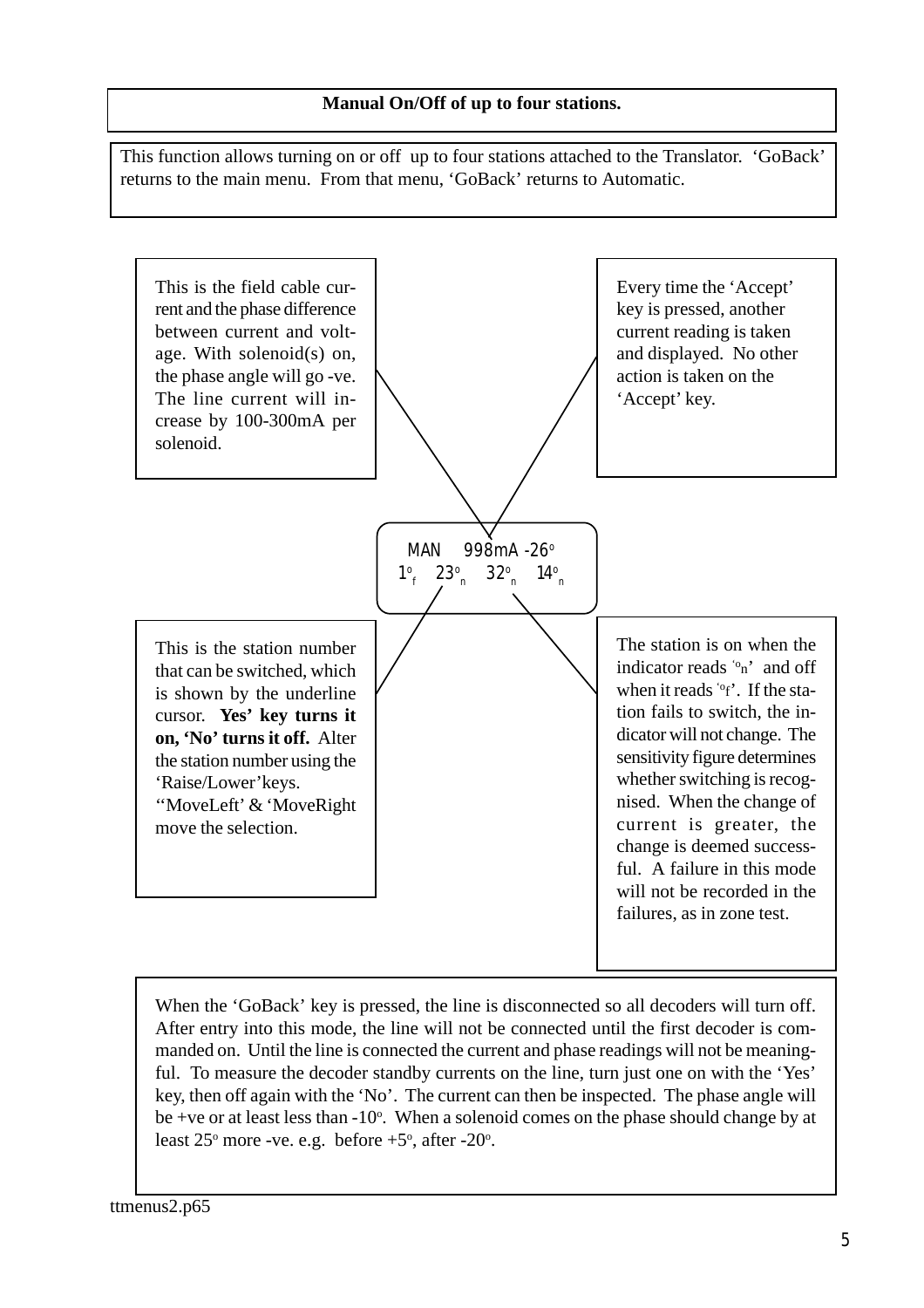#### **Zone Test ofAll Stations on the Cable.**

This function does a test of all stations attached to the Translator, turning just one station on at a time. 'GoBack' returns to the Main Menu. From that menu, 'GoBack' returns to Automatic.



When the 'GoBack' key is pressed, the line is disconnected so all decoders will turn off. After entry into this mode, the line will not be connected until the first decoder is commanded on. The failures may be viewed by entering the 'View Failures' menu item. Press 'GoBack' to go back to the main menu then 'MoveRight' and 'Accept' to enter 'View Failures'. Any failure logged during Zone Test will *not* be registered in the main RM-1 controller. Failures there are reserved for those encountered during normal watering. They in turn will *not* be logged in the ZoneTest failures area in the Translator.

ttmenus3.p65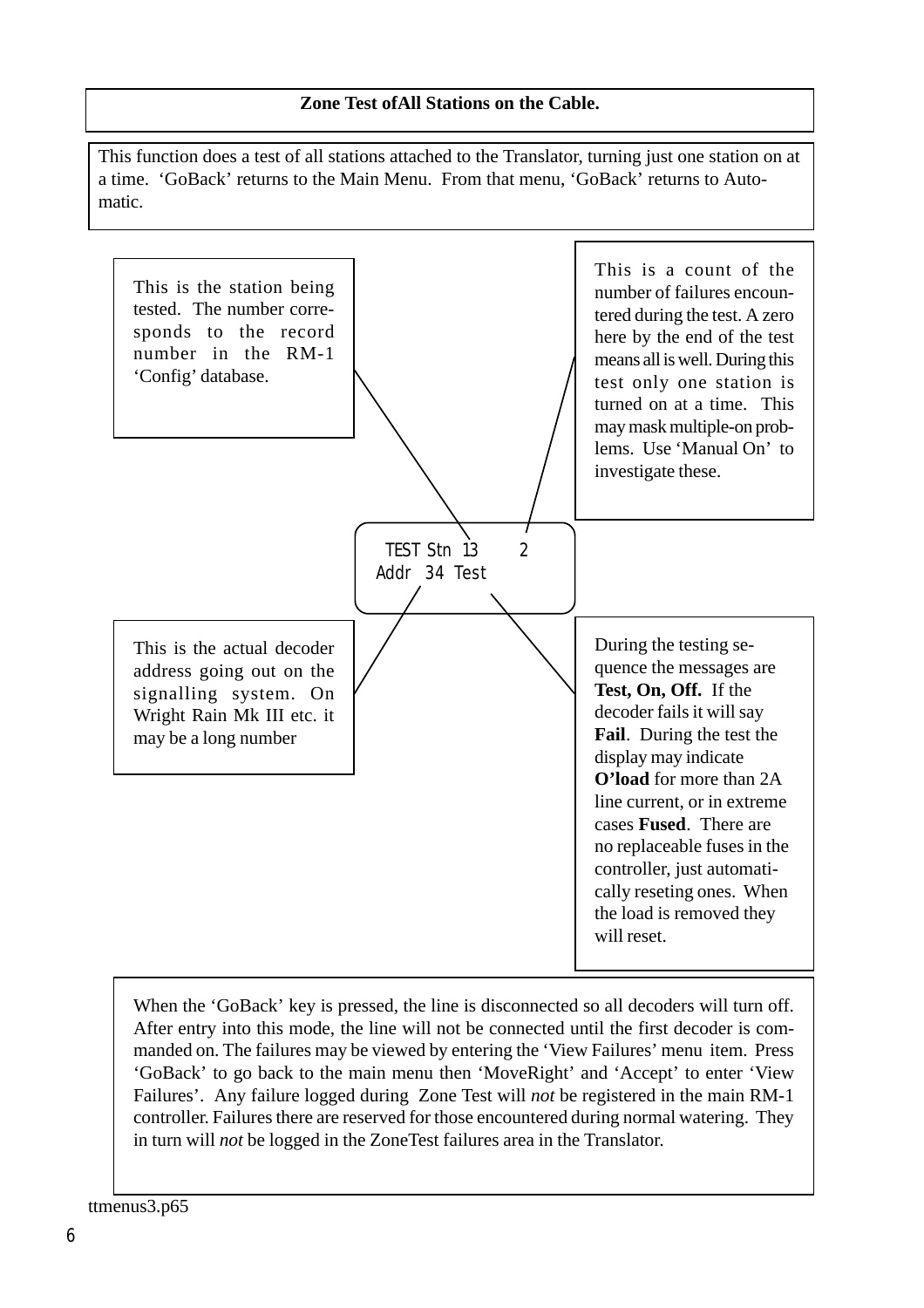#### **View Failures from a Zone Test.**

This function allows viewing and/or resetting of all stations attached to this Translator that failed during a Zone Test. 'GoBack' returns to the Main Menu. From that menu, 'GoBack' returns to Automatic.



Any failure logged during Zone Test will be stored for viewing using this function. However these failures will *not* be registered in the main RM-1 controller. Failures there are reserved for those encountered during normal watering. They in turn will *not* be logged in this ZoneTest failures area in the Translator. Pressing 'GoBack' will return to the Main Menu.

.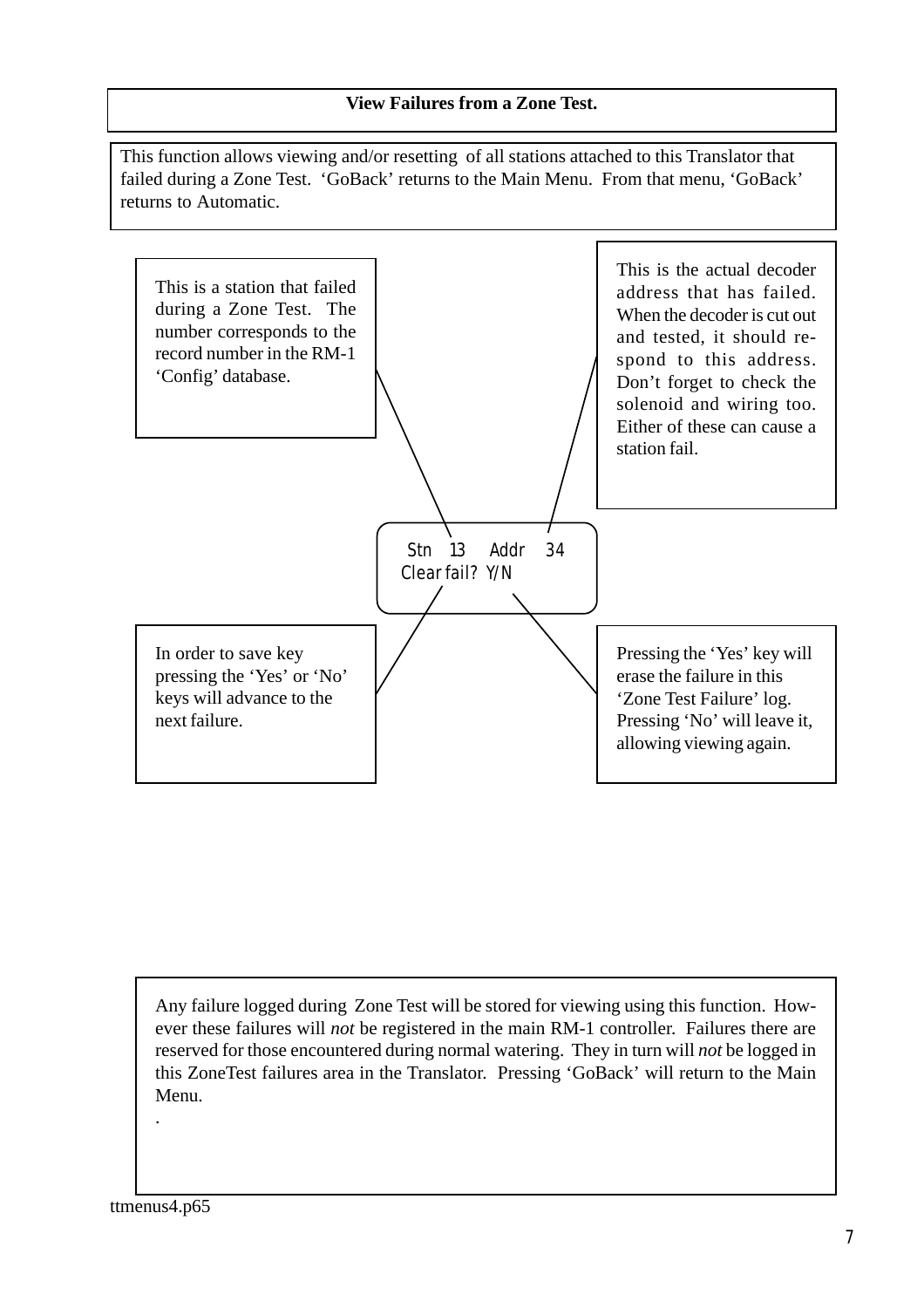This function allows viewing and/or changing of the sensitivity of the current increase/decrease threshold. This threshold determines whether a station is deemed to have switched. 'GoBack' returns to the Main Menu. From that menu, 'GoBack' returns to Automatic.



 The Translator uses this minimum change of current to determine whether a station has switched on or off sucessfully. Setting the sensitivity threshold too low will result in noise and jitter on the current reading giving false results. Similarly, setting the threshold too high might fail stations with low current solenoids at the end of long lines.

Pressing 'GoBack' will return from this function to the Main Menu. If the edited value is to ke accepted, press the 'Accept' key before 'GoBack'.

ttmenus5.p65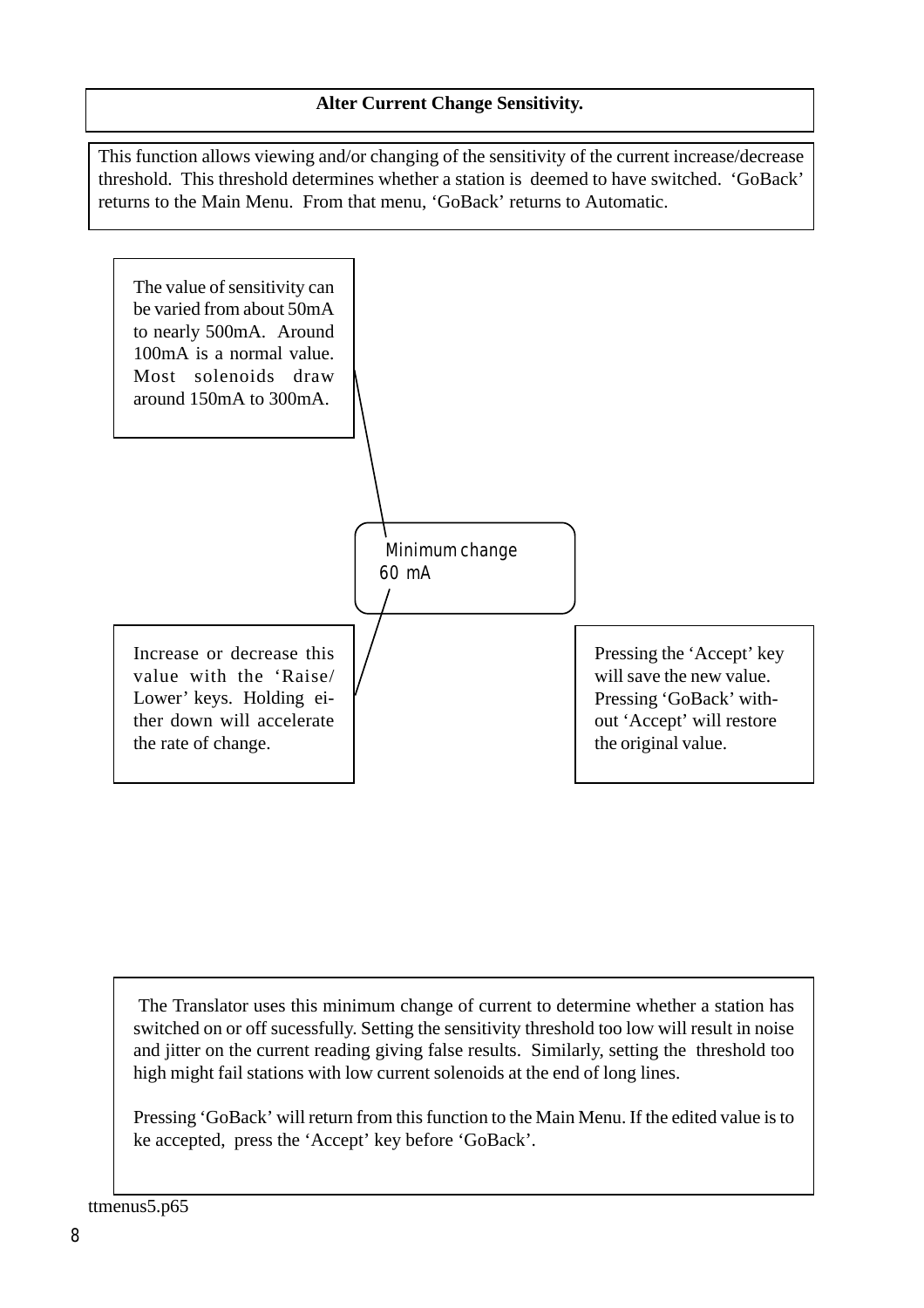#### **View actual decoder Addresses.**

This function allows viewing the actual decoder address of each station attached to this Translator. No editing may be done of these values. 'GoBack' returns to the Main Menu. From that menu, 'GoBack' returns to Automatic.



The actual decoder address for each station number is held only in the Translator(s) not the RM-1. All Translators hold the same table, but will act on only those items relevent to their assigned cable number(s). This allows moving a Translator onto a different field cable for fault-finding. Only the Translator's cable number need be edited during the swap. It is therefore imperative that the communications between the RM-1 and all the Translators be operative during a Config database edit.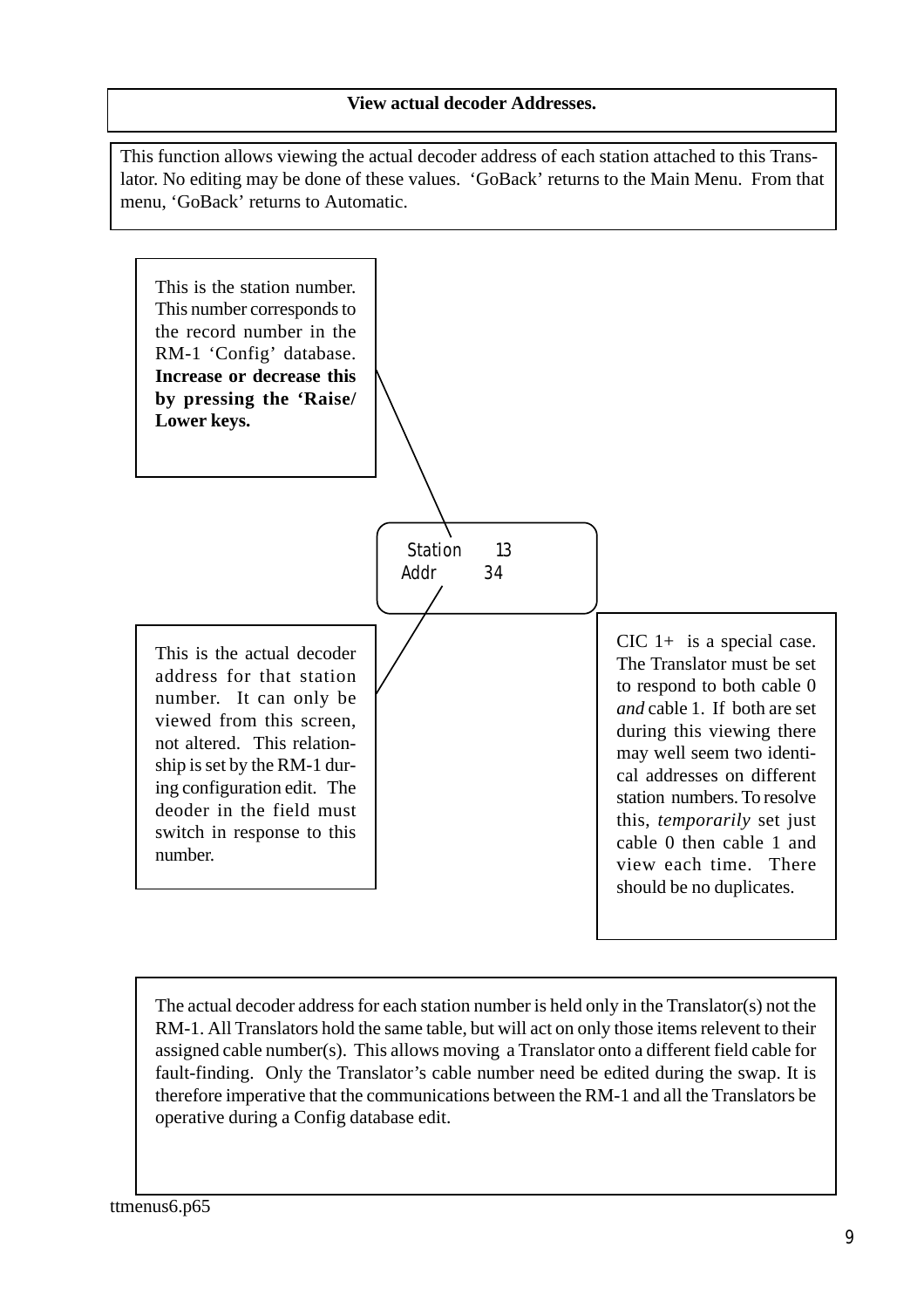This function allows editing the cable number(s) that the Translator will control . 'GoBack' returns to the main menu. From that menu, 'GoBack' returns to Automatic.



Normally a Translator will be set to just one cable. All other slots will be set to N/U.

CIC 1+ is a special case. The Translator must be set to respond to both cable 0 *and* cable 1. Zone 1 decoders are allocated to cable 0 in the RM-1 and zone 2 are allocated to cable 1.

Fault-finding can be assisted by moving a Translator onto a different field cable. Only the Translator's cable number here need be edited during the swap. The apparent station failures disappear if the original Translator was faulty. If they do not, it is decoder, wiring or solenoid failure on that field cable.

#### ttmenus7.p65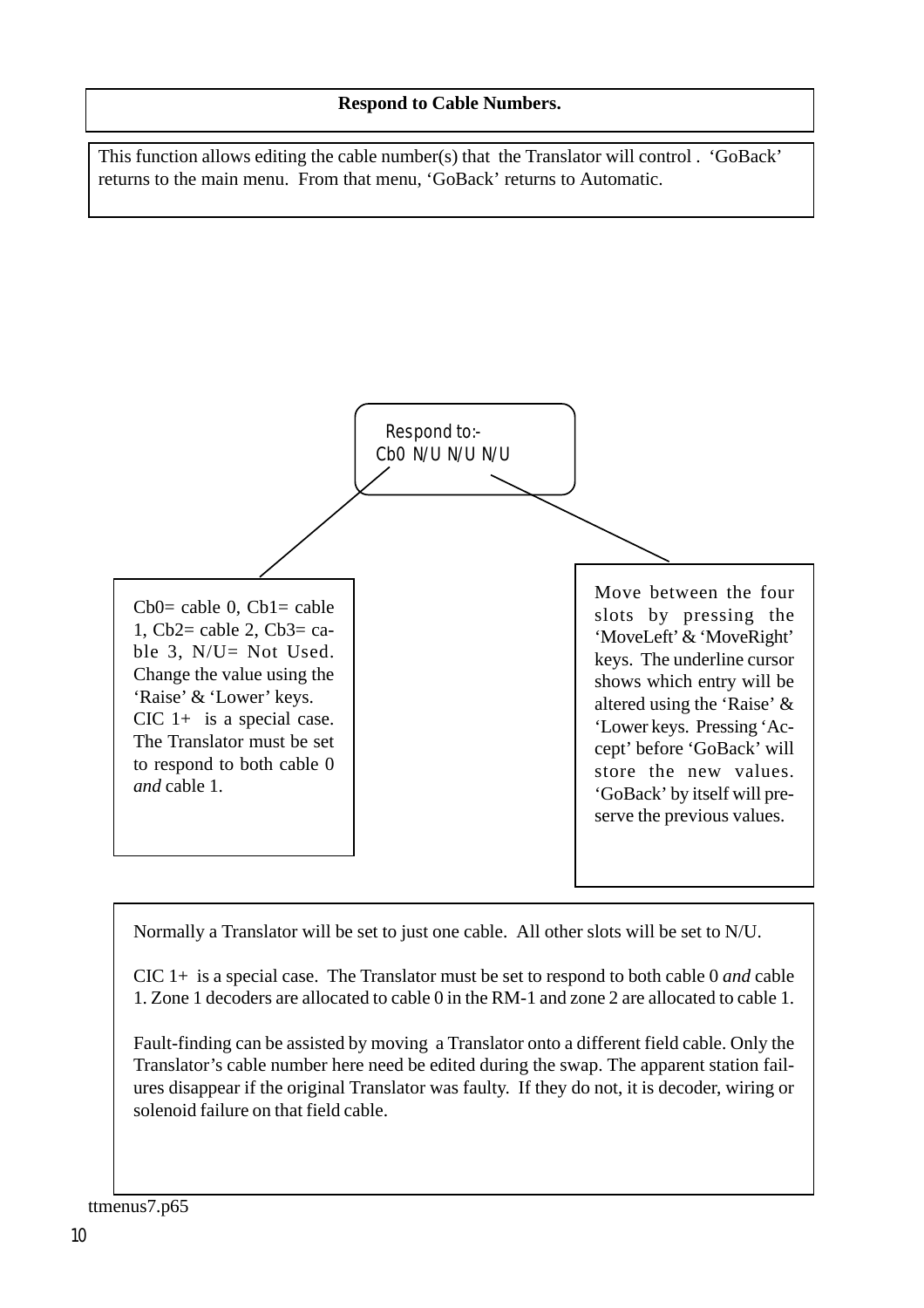This function allows editing the decoder type that the Translator will control . 'GoBack' returns to the main menu. From that menu, 'GoBack' returns to Automatic.



Make sure the jumpers on both the Translator boards are set correctly according to the decoder type selected. Refer to the 'Jumper Settings' sheet.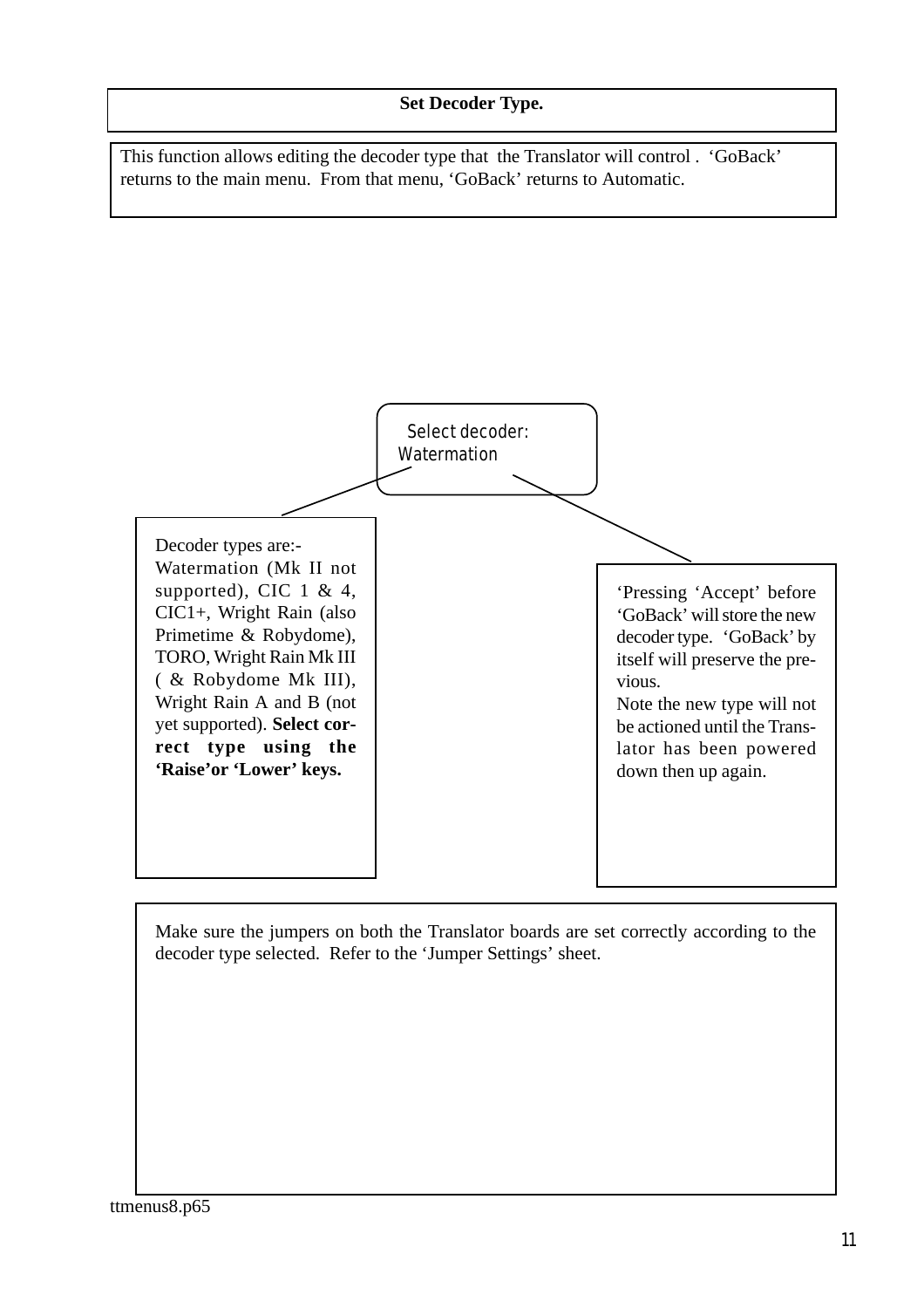#### **Tonick Translator. Jumper settings** for Main Power Board (TRSIG) and jumpers for CPU board (TRINP).



#### **Procedure:**

Unplug the top module from its base. Disassemble the Translator module by prising off the bottom grey plate.

Partially remove both cards as a pair. Reach in and pull off the keyboard connector tail from the TRINP board. Remove the cards fully. Open them out still connected together.

Identify the TRSIG board. It has the 16 contact fingers on it. Locate the jumpers pins in the middle of the board. Fit the shorting links where indicated by the vertical bars on the diagrams above according to the decoder type.

Identify the TRINP board. It has the large square integrated circuit chip on it and the LCD attached at right angles.

Locate the jumper JP6. Fit the shorting link as per the table below. All other links do not change with decoder type.

Re-insert the boards partially into the case. Re-connect the keyboard tail onto the pins marked 'KBD'. The dull metallic side of the tail goes towards the edge of the board. Slide the boards all the way in. Ensure the LEDs and LCD line up with the holes in the front panel.

Reassemble the grey bottom plate and snap it into place.

Plug the Translator back into its base and power up. Using its keyboard and LCD press the 'GoBack' key to come out of AUTO. Press the 'M oveLeft' or 'MoveRight' keys to select the "Decoder Type" menu. Press the 'Accept' key to enter and use the 'Raise/Lower' keys to select the correct decoder. Press 'Accept' then 'GoBack' then 'GoBack' again into AUTO. Remove and re-apply power to action the change.

| $JP6$ pins $2-3$ |
|------------------|
| JP6 pins $1-2$   |
| $JP6$ pins $1-2$ |
| JP6 pins 2-3     |
|                  |

ttjumpers.p65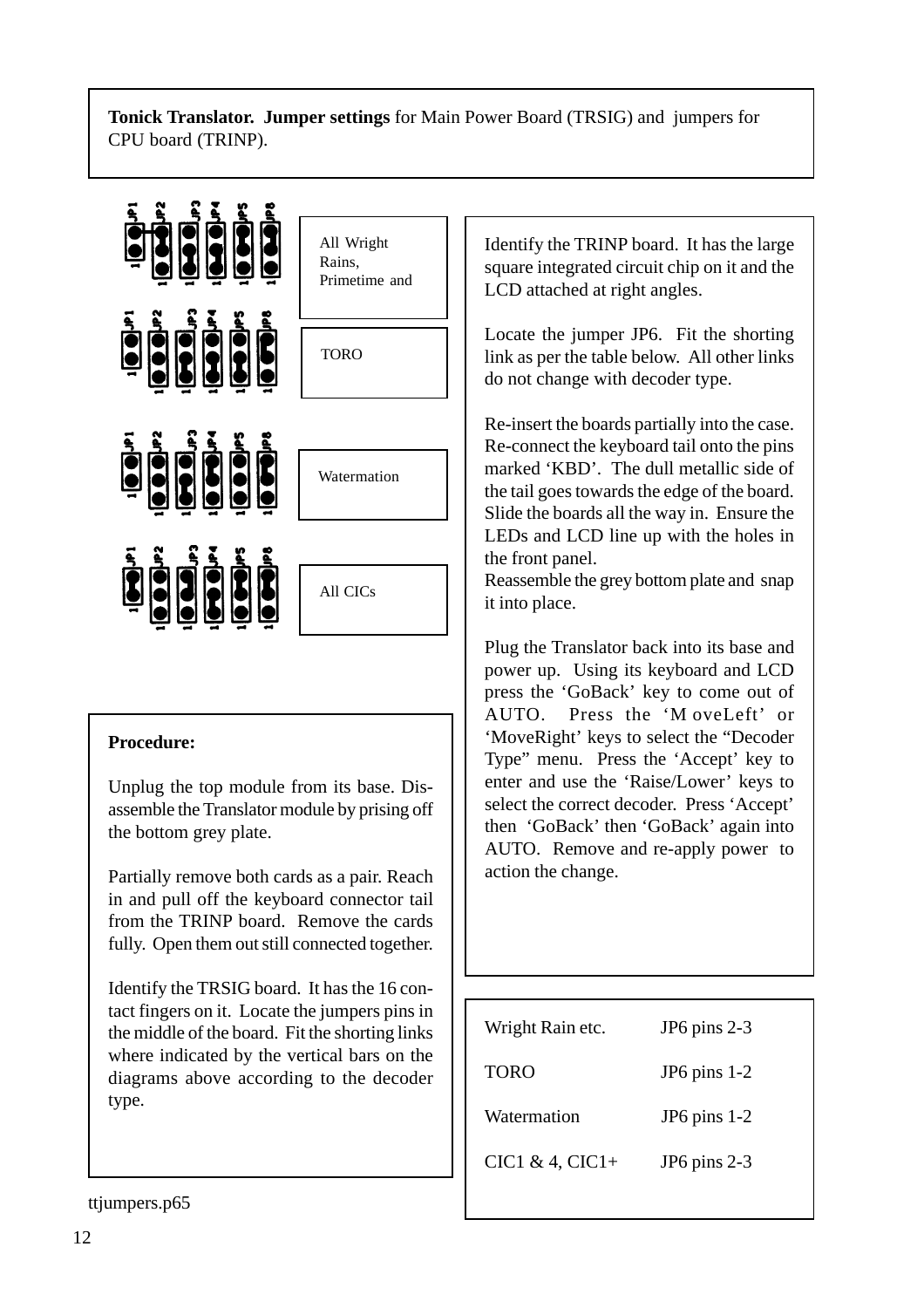# **INTERCONNECTION OF RM-1 AND TRANSLATOR(S)**